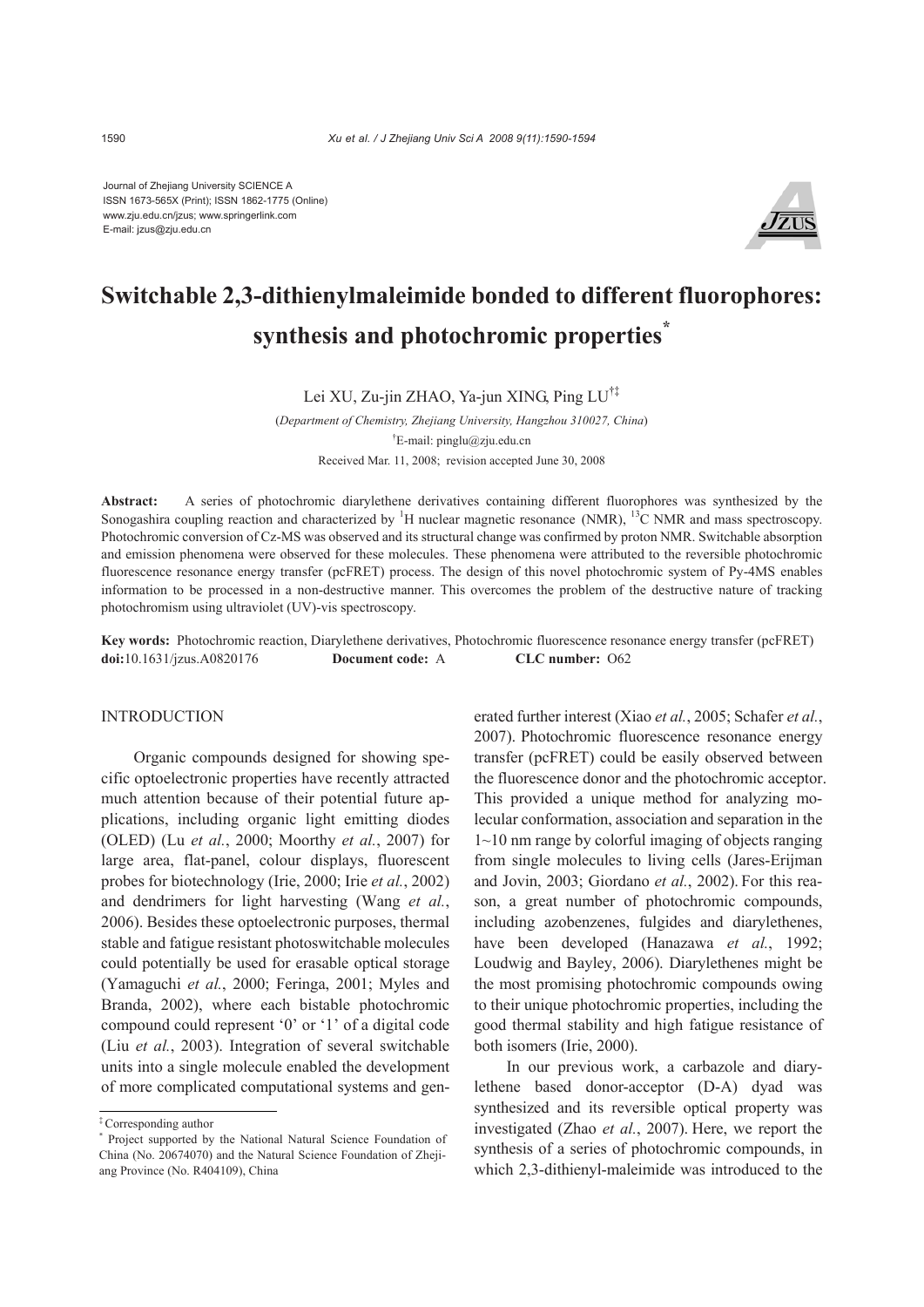different fluorophores, carbazole and pyrene. Up to four photoswitchable units were integrated in a single molecule (Py-4MS) and an effective pcFRET was clearly observed.

# EXPERIMENT

# **General method**

Cyclohexane for ultraviolet (UV)-vis and emission spectroscopic measurements was redistilled. Commercially available reagents were used without further purification unless otherwise stated.  ${}^{1}H$  and  $13^{\circ}$ C nuclear magnetic resonance (NMR) spectra were obtained on a Brucker AVANCE DMX500 spectrometer in CDCl<sub>3</sub> with tetramethylsilane  $(TMS)$  as internal standard. Electrospray ionization (ESI) mass spectra were obtained using a Brucker Daltonics Data Analysis 3.0 instrument. UV-vis spectra were recorded on a Shimadzu UV-2450 spectrophotometer. Fluorescence spectra were recorded using a Shimadzu RF-5301PC spectrofluorophotometer.

#### **Synthesis**

1. 1-((4-(9H-carbazol-9-yl)phenyl)methyl)-3,4 bis(2,4,5-trimethylthiophen-3-yl)-1H-pyrrole-2,5-dione (Cz-MS)

Compound 2 (0.067 g, 0.2 mmol) was dissolved in anhydrous acetone (80 ml). 2,3-Dithienylmaleimide (MS) (0.07 g, 0.2 mmol) and  $K_2CO_3$  (14.4 g, 100 mmol) were added to the acetone solution. The resulting mixture was refluxed for 24 h, then poured into  $H<sub>2</sub>O$  (100 ml) under stirring. The mixture was extracted using diethyl ether. The combined ether solution was washed by brine and dried over anhydrous MgSO4. After filtration, the volatile solvent was removed under reduced pressure. The residue was purified by preparative thin layer chromatography (hexane/methylene chloride). 50 mg Cz-MS  $(41\%$  yield) was obtained. <sup>1</sup>H NMR (500 MHz, CDCl3, 25 °C, TMS): *δ* 1.76 (s, 3H), 1.93 (s, 6H), 2.08 (s, 3H), 2.24 (s, 3H), 2.26 (s, 3H), 4.91 (m, 2H), 7.27 (m, 2H), 7.40 (s, 4H), 7.54 (d, 2H, *J*=7.5 Hz), 7.63 (d, 2H, *J*=7.5 Hz), 8.13 (d, 2H, *J*=7.5 Hz). 13C-NMR (CDCl3): *δ* 170.37, 170.27, 140.96, 137.42, 137.37, 137.16, 136.68, 136.44, 136.94, 132.06, 131.73, 130.85, 130.05, 127.75, 127.60, 127.64, 126.16, 123.60, 120.53, 120.20, 109.98, 41.85, 41.83, 14.75,

14.49, 13.63, 13.37, 13.34. Mass spectroscopy (ESI, *m*/*z*): 600 (34.48, M<sup>+</sup>), 256 (100, *p*-CzC<sub>6</sub>H<sub>4</sub>CH<sub>2</sub><sup>+</sup>).

2. 1-(4-(pyren-1-ylethynyl)benzyl)-3,4-bis(2,4, 5-trimethylthiophen-3-yl)-1H-pyrrole-2,5-dione (Py-MS)

Compound 6 (100 mg, 0.44 mmol), Compound 5 (500 mg, 0.88 mmol), cuprous iodide (10 mg, 0.05 mmol), dichlorobis (triphenylphosphine) palladium(II) (5 mg, 0.005 mmol), triphenylphosphine (5 mg, 0.02 mmol) and dry triethylamine 100 ml were placed in a 200 ml round bottle flask equipped with a  $Teflon^{TM}$  covered magnetic stir bar. The solution was purged with nitrogen for half an hour, then refluxed under nitrogen for 8 h. The reaction mixture was filtered and the filtrate was evaporated under reduced pressure. The residue was purified through column chromatography (silica gel, hexane methylene chloride as eluent). 73 mg (25% yield) of Py-MS was obtained. <sup>1</sup>H NMR (500 MHz, CDCl<sub>3</sub>, 25 °C, TMS):  $\delta$ 1.74 (s, 3H), 1.90 (s, 6H), 2.06 (s, 3H), 2.24 (s, 3H), 2.27 (s, 3H), 4.84 (m, 2H), 7.49 (d, 2H, *J*=8.0 Hz), 7.69 (d, 2H, *J*=8.0 Hz), 8.01~8.24 (m, 8H), 8.65 (d, 1H,  $J=9.0$  Hz). <sup>13</sup>C NMR (CDCl<sub>3</sub>):  $\delta$  170.23, 170.14, 137.35, 137.16, 132.23, 131.48, 130.78, 129.83, 128.87, 128.59, 128.54, 128.41, 127.47, 126.46, 125.87, 125.81, 125.73, 124.75, 124.56, 123.26, 42.05, 14.67, 14.42, 13.55, 13.35, 13.32, 13.27. Mass spectroscopy (ESI,  $m/z$ ): 659.9 (M<sup>+</sup>).

3. Py-4MS was synthesized in a similar way.

20 mg (20% yield) of Py-4MS was obtained.  ${}^{1}$ H NMR (500 MHz, CDCl<sub>3</sub>, 25 °C, TMS): δ 1.74 (s, 12H), 1.91 (s, 24H), 2.06 (s, 12H), 2.24 (s, 12H), 2.27 (s, 12H), 4.84 (m, 8H), 7.49 (d, 8H, *J*=8.0 Hz), 7.70 (d, 8H, *J*=7.5 Hz), 13C NMR (CDCl3): *δ* 170.28, 170.19, 137.39, 137.19, 136.66, 136.43, 134.01, 132.38, 132.10, 131.17, 130.84, 130.02, 128.96, 128.72, 127.77, 127.63, 127.19, 124.32, 122.89, 119.14, 96.07, 88.25, 42.08, 29.96, 14.74, 14.49, 13.63, 13.41, 13.34.

# RESULTS AND DISCUSSION

#### **Synthesis**

The synthesis of desired compounds is shown in Fig.1. MS was prepared by the reference method (Irie and Mohri, 1988). Intermediates **2** and **4** were prepared by bromination of their corresponding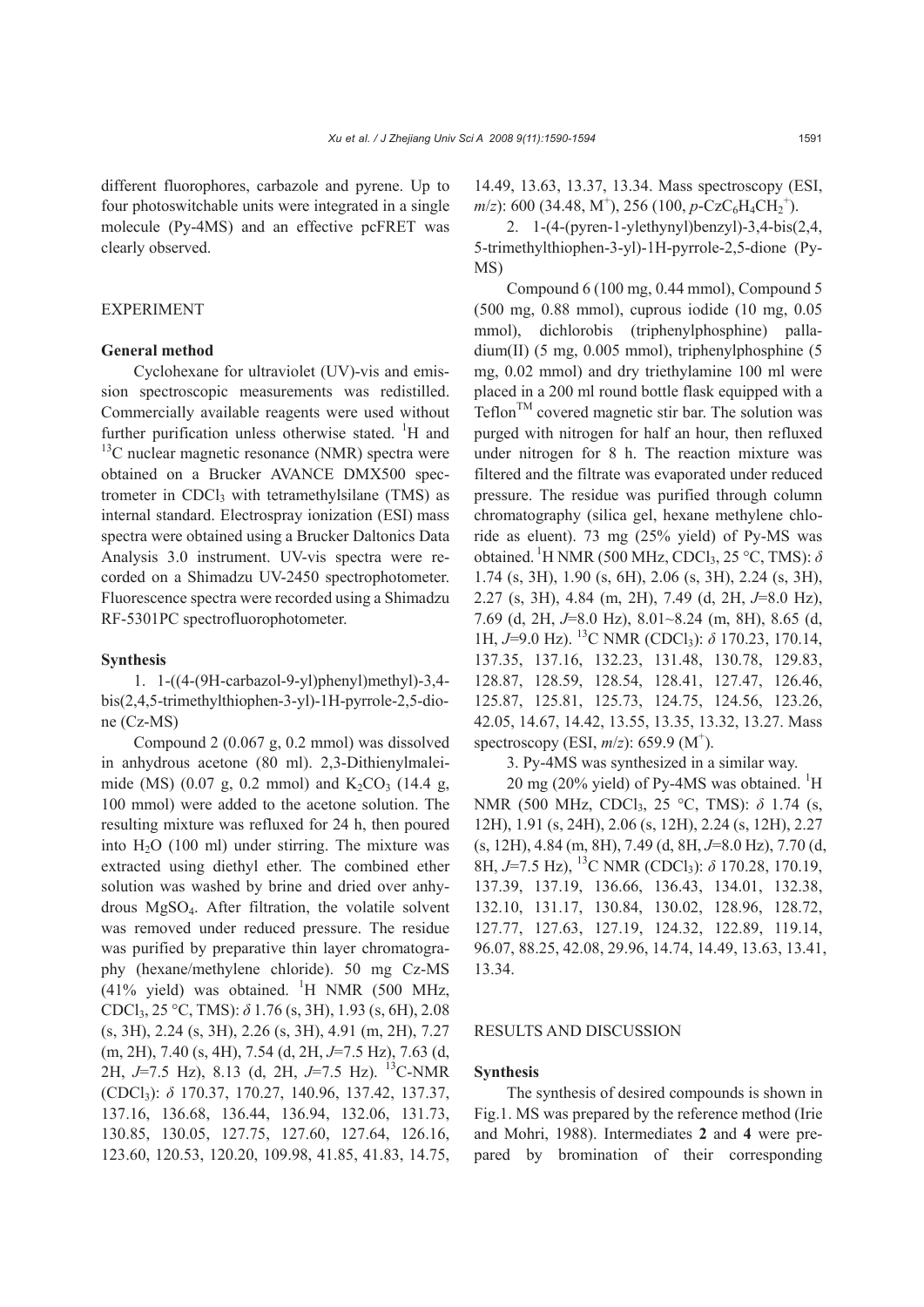

**Fig.1 Synthetic route to MS, Cz-MS, Py-MS and Py-4MS** 

precursors. Treatment of intermediates **2** and **4** with MS in an alkalescence condition gave Cz-MS and intermediate **5**, respectively. Finally, the Pd/Cucatalyzed Sonogashira coupling reaction of 1-ethynylpyrene **6** and 1,3,6,8-tetraethynylpyrene **7** with intermediate **5** yielded Py-MS and Py-4MS, respectively. These compounds were purified by silica-gel column chromatography, and their molecular structures were verified by  ${}^{1}H$  NMR and  ${}^{13}C$  NMR spectroscopy and ESI MS measurement as follows.

# **Photochromic conversion analysis by proton NMR**

Photochromic conversion of Cz-MS is shown in Fig.2. Its structural change was confirmed by proton NMR. In the ring-opened state of Cz-MS, five peaks  $(\delta 1.76$  (s, 3H),  $\delta 1.93$  (s, 6H),  $\delta 2.08$  (s, 3H),  $\delta 2.24$  (s, 3H),  $\delta$  2.26 (s, 3H), assigned to six methyl groups) were observed in ring-opened state. One of them was the coincidental overlap of two methyl groups based on the integration. Six methyl groups arose from two forms, parallel and anti-parallel, in this state. Two different methylene groups were simultaneously observed in the spectrum, corresponding to parallel and anti-parallel. The methylene group for the parallel form was a singlet  $(\delta 4.90)$  owing to its enantiotopic nature, while the methylene group for the anti-parallel form was a doublet of a doublet  $(\delta 4.94, 4.91, 4.91)$  $\delta$ 4.88, 4.85) owing to its diastereotopic nature (Fig.2b, bottom). The coupling constant for the diatereotopic protons was found to be 15 Hz. Moreover, two carbonyl peaks  $(\delta 170.28, 170.37)$  were



**indicating ring-closing process of Cz-MS** 

identified as parallel and anti-parallel, respectively, using  $^{13}$ C NMR. After irradiation at 400 nm for 6 h in CDCl<sub>3</sub>, three new peaks ( $\delta$ 1.99, 2.11, 2.33, assigned for methyl groups of the ring-closed state (Cz-MS)) were introduced (Fig.2b, top). Two coincidental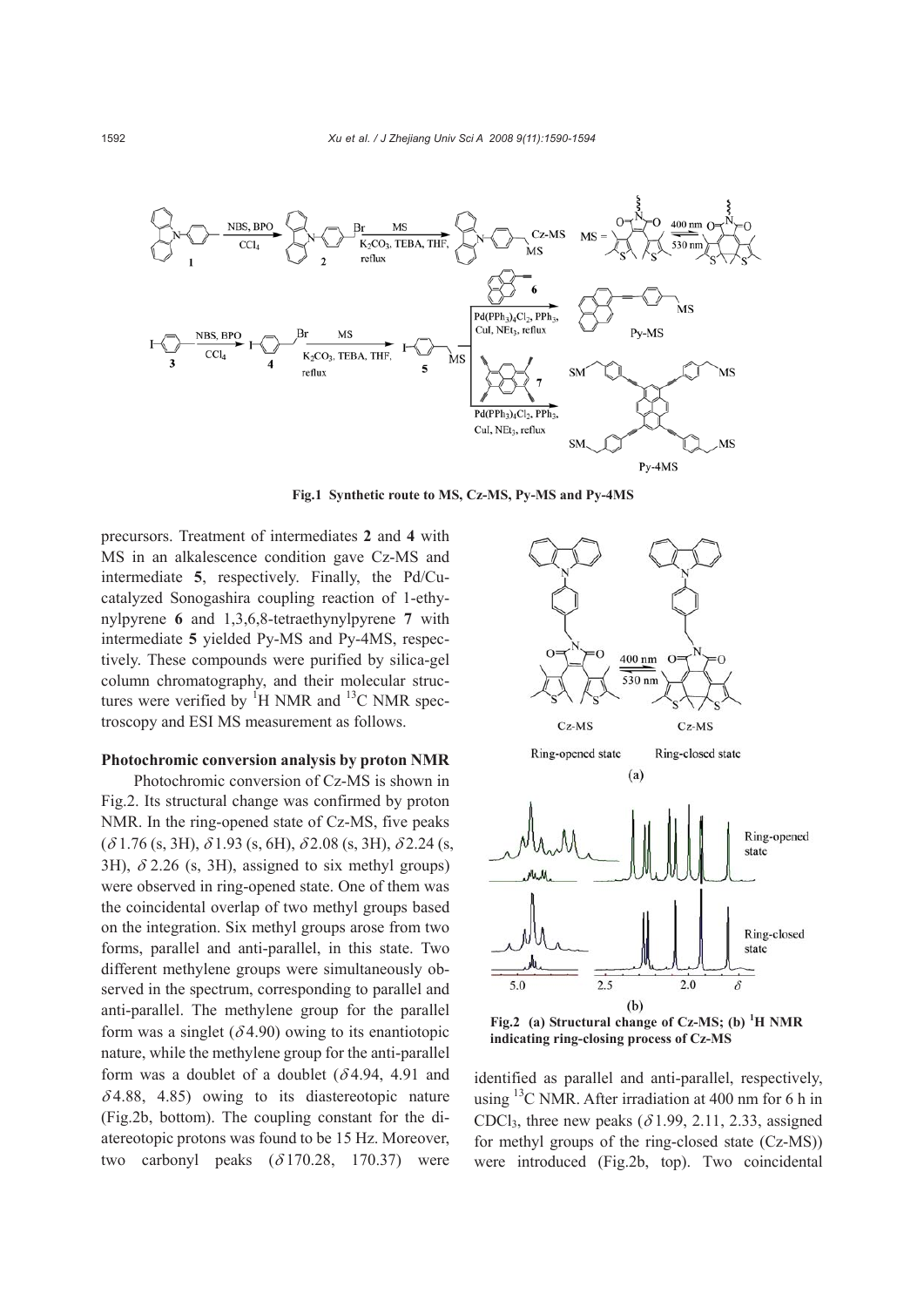methyl groups  $(\delta 1.93)$  were split into two peaks  $(\delta 1.924, 1.917)$ . Consequently, a new doublet of a doublet ( $\delta$ 4.86, 4.83 and  $\delta$ 4.82, 4.79) for the arising methylene group was seen resulting from the diastereotopic protons in the ring-closed state. Furthermore, when this dark solution was exposed to 530 nm for 6 h, a clear yellowish solution was regenerated and the structure of the solute was shown to be the original ring-opened state of Cz-Ms by its  ${}^{1}H$  NMR spectrum. As a result, we concluded that the ringopened and the ring-closed states of Cz-Ms could be successfully inter-transferred through alternative irradiation at 400 nm and 530 nm for a certain period, respectively.

### **Absorption and emission measurement**

400 nm and 530 nm irradiation can be used for ring-closing and ring-opening interconversions of 2,3-dithienylmaleimide (Yamaguchi *et al.*, 2000). In the case of Cz-MS in cyclohexane solution, the absorption peak at 377 nm became higher and a new characteristic peak at 528 nm appeared when it was continuously exposed to irradiation at 400 nm for 30 min (Fig.3). When the ring-closed state of Cz-MS was irradiated at 530 nm for a while, a reversible absorption phenomenon was observed and the structure changed to the ring-opened state. Similar reversible absorption spectra were observed using a different fluorophore (pyrene) (Fig.4).

When the switchable molecules Py-MS and Py-4MS were exposed to 400 nm for the ring-closing reaction for a certain period of time, there was an increase in intensity in both their absorption spectra but different changes occurred in their emission spectra. Increasing absorptions of Py-4MS at 374 nm, 437 nm, 467 nm, and 528 nm were clearly observed by UV-vis spectrometry (Fig.4b). There were also slight increases in absorption of Py-MS at 364 nm and 437 nm. Meanwhile, the emission intensities of Py-4MS at 482 nm and 514 nm (excited at 400 nm), that originated from the conjugated 1,3,6,8 tetrakis(phenylethynyl)pyrene core, gradually decreased during the ring-closing process (Fig.5). However, the emission spectrum of Py-MS remained the same (Fig.4a).

We suppose that this different phenomenon was attributed to the pcFRET mechanism. Emissions of tetrakis(phenylethynyl)pyrene at 482 nm and 514 nm



**Fig.3 Absorption spectral change of Cz-MS in dilute cyclohexane upon irradiation with 400 nm light** 



**Fig.4 Absorption spectral change of (a) Py-MS and (b) Py-4Ms in dilute cyclohexane upon irradiation with** 400 nm light



**Fig.5 Varied emission spectra indicating pcFRET of Py-4MS in dilute cyclohexane, upon irradiation with 400 nm light**